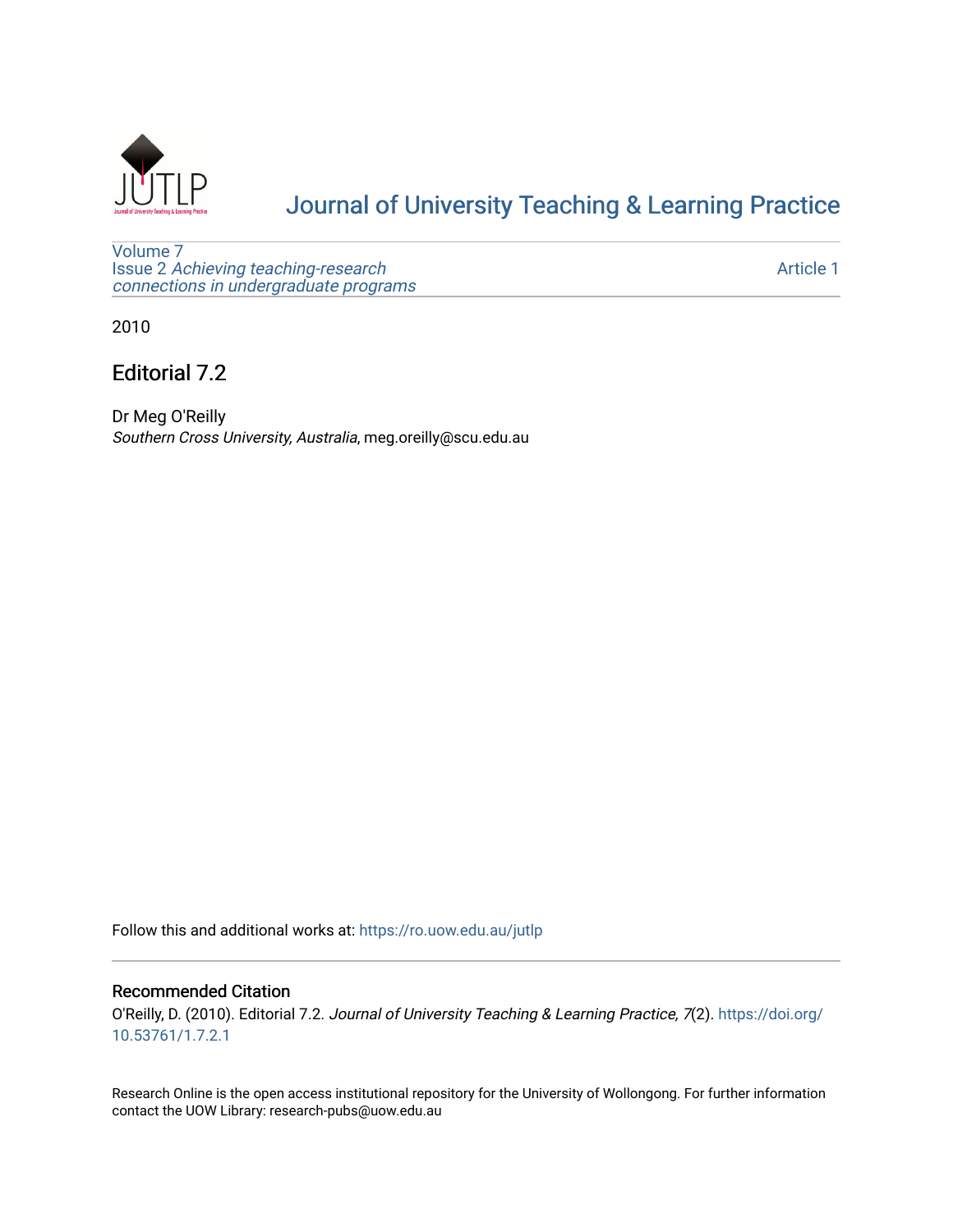### Editorial 7.2

### **Abstract**

Welcome to Volume 7, Issue 2 of JUTLP. It is wonderful to see the journal continuing from strength to strength, and with this Special Issue devoted to the theme of "Achieving Teaching-Research Connections in Undergraduate Programs", there was an enormous response from authors in Australia, New Zealand and the UK. Although we have stretched the issue to encompass more articles than usual, there were simply too many well-conceived initiatives to include them all in this issue. Watch out for extra articles on this theme in future issues.

This article is available in Journal of University Teaching & Learning Practice:<https://ro.uow.edu.au/jutlp/vol7/iss2/1>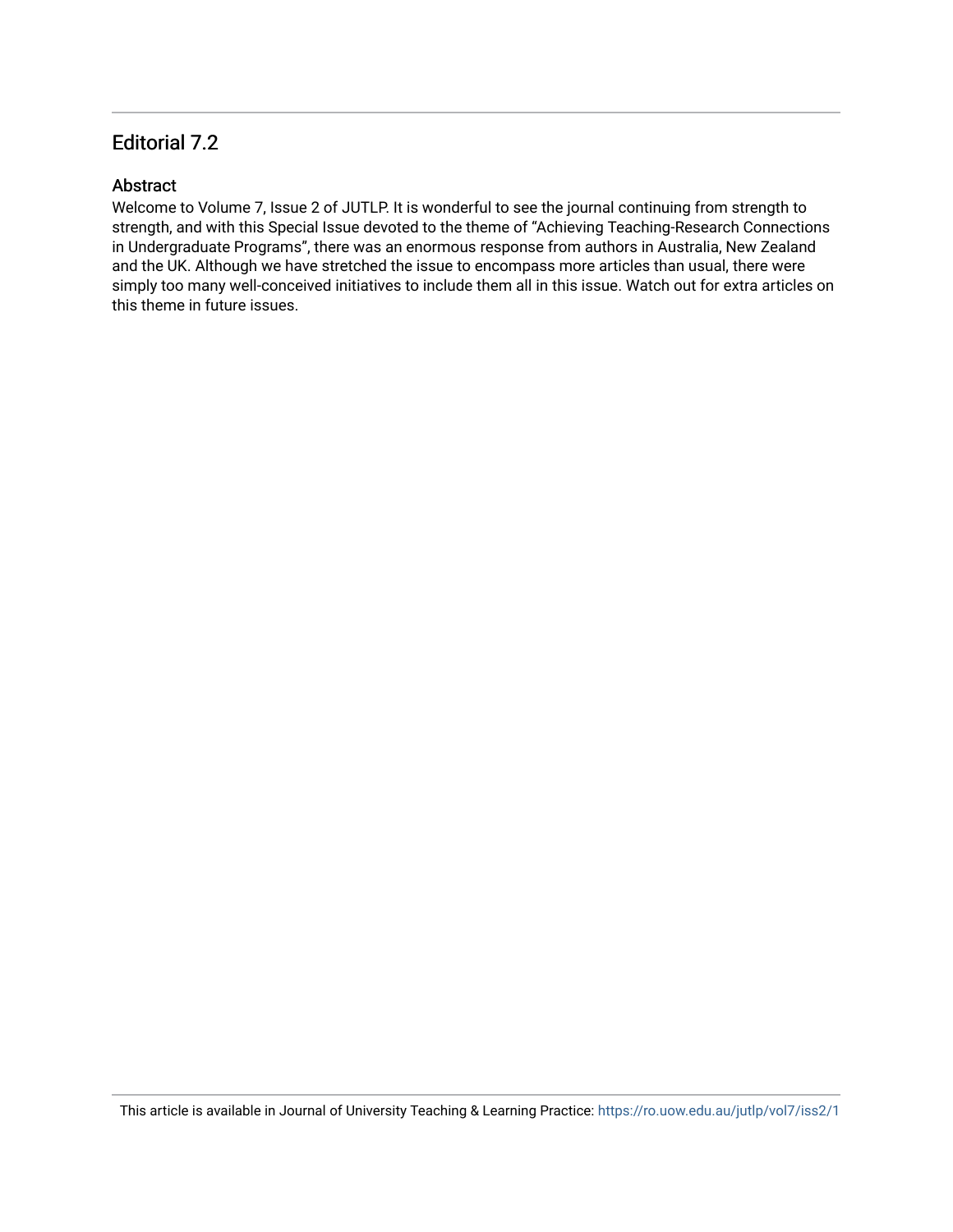

# [Journal of University Teaching & Learning Practice](https://ro.uow.edu.au/jutlp)

[Volume 7](https://ro.uow.edu.au/jutlp/vol7) Issue 2 [Achieving teaching-research](https://ro.uow.edu.au/jutlp/vol7/iss2)  [connections in undergraduate programs](https://ro.uow.edu.au/jutlp/vol7/iss2)

[Article 1](https://ro.uow.edu.au/jutlp/vol7/iss2/1) 

2010

## Editorial Volume 7:2

Dr Meg O'Reilly Southern Cross University, meg.oreilly@scu.edu.au

Follow this and additional works at: [https://ro.uow.edu.au/jutlp](https://ro.uow.edu.au/jutlp?utm_source=ro.uow.edu.au%2Fjutlp%2Fvol7%2Fiss2%2F1&utm_medium=PDF&utm_campaign=PDFCoverPages) 

#### Recommended Citation

O'Reilly, D. (2010). Editorial Volume 7:2. Journal of University Teaching & Learning Practice, 7(2). [https://ro.uow.edu.au/jutlp/vol7/iss2/1](https://ro.uow.edu.au/jutlp/vol7/iss2/1?utm_source=ro.uow.edu.au%2Fjutlp%2Fvol7%2Fiss2%2F1&utm_medium=PDF&utm_campaign=PDFCoverPages) 

Research Online is the open access institutional repository for the University of Wollongong. For further information contact the UOW Library: research-pubs@uow.edu.au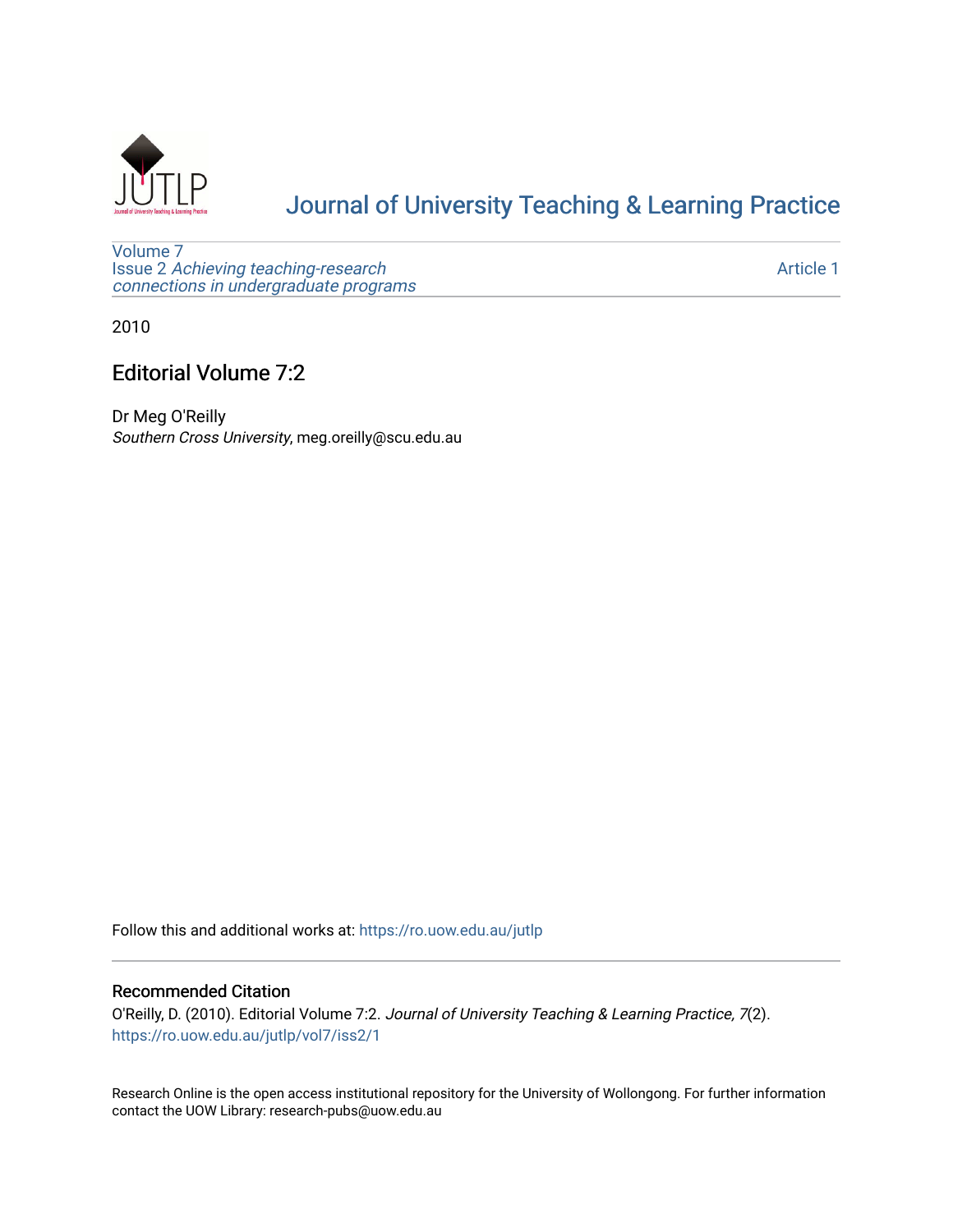### Editorial Volume 7:2

### Abstract

Welcome to Volume 7, Issue 2 of JUTLP. It is wonderful to see the journal continuing from strength to strength, and with this Special Issue devoted to the theme of "Achieving Teaching-Research Connections in Undergraduate Programs", there was an enormous response from authors in Australia, New Zealand and the UK. Although we have stretched the issue to encompass more articles than usual, there were simply too many well-conceived initiatives to include them all in this issue. Watch out for extra articles on this theme in future issues.

This article is available in Journal of University Teaching & Learning Practice:<https://ro.uow.edu.au/jutlp/vol7/iss2/1>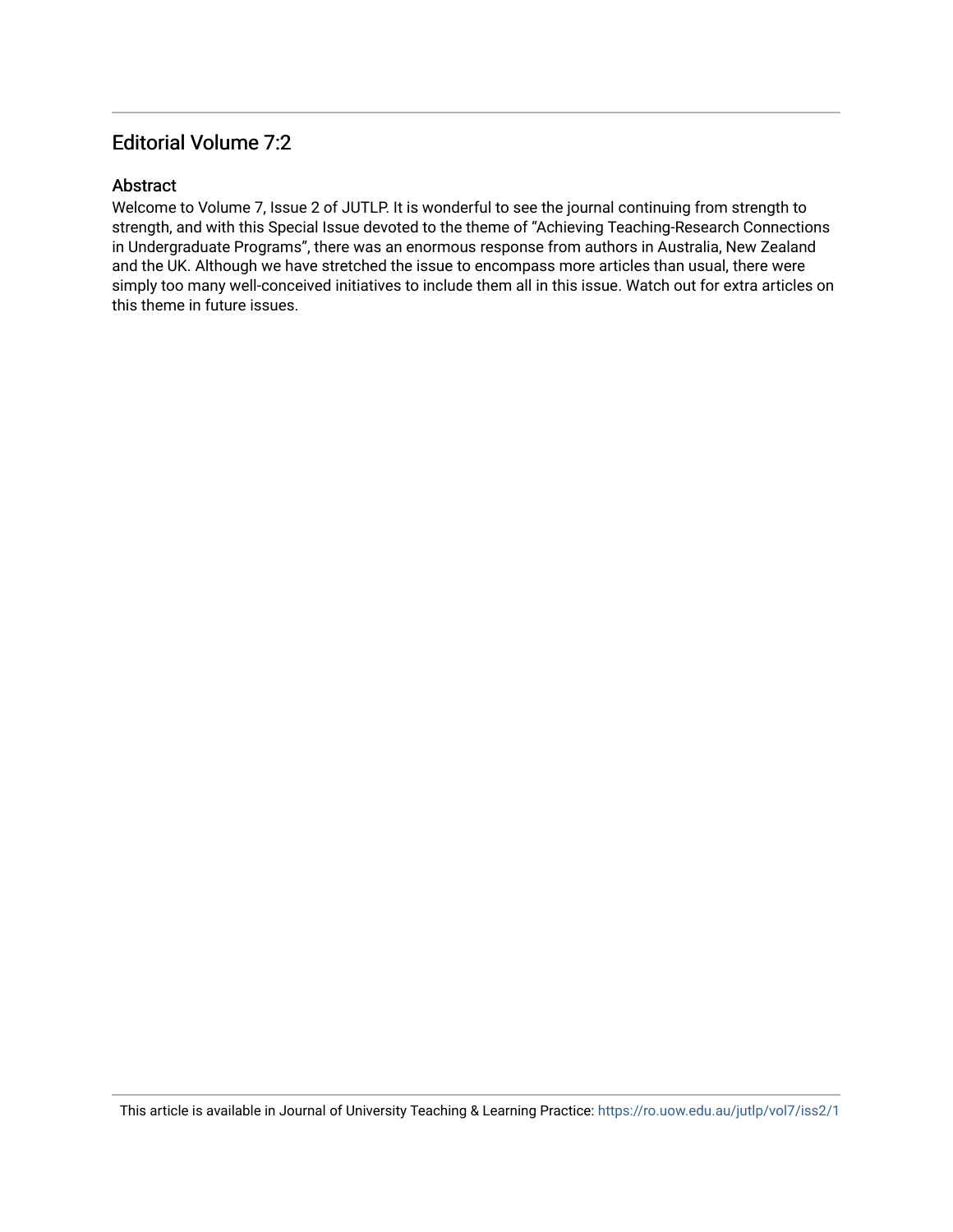Welcome to Volume 7, Issue 2 of JUTLP. It is wonderful to see the journal continuing from strength to strength, and with this Special Issue devoted to the theme of "Achieving Teaching-Research Connections in Undergraduate Programs", there was an enormous response from authors in Australia, New Zealand and the UK. Although we have stretched the issue to encompass more articles than usual, there were simply too many well-conceived initiatives to include them all in this issue. Watch out for extra articles on this theme in future issues.

The selection of articles included here reflects our aim to showcase a diversity of approaches to linking teaching and research in undergraduate programs. I believe that the Special Issue thus makes a significant contribution to academic practice not only across the broad range of disciplines but also through several levels illustrating the broad landscape of teaching-research connections, a whole-of-institution approach, practice-research-teaching links, and collaborations between academic staff and postgraduate students with their undergraduate student colleagues.

To set the scene, the first article by Santhanam begins by asking whether "there is a need for yet another paper on the topic [of connections between teaching and research] and what can be learned that is not known already". In-so-doing Santhanam echoes the commentary posted to me personally in the lead-up to this Special Issue by the esteemed Professor Lewis Elton as he also mused: "Has there been anything new on this subject in the past ten years or… quoting Marlene Dietrich, 'when will they ever learn?'…" Santhanam manages to respond well to this question by revisiting teaching-research connections through a brief review of the literature on the value and trends in establishing these connections, and then moving on to report on the adoption of inquiry-based or research-based learning at one Australian university.

We stay at the macro level through Bennett, Wright, Blom's paper in which she considers the perspectives of Australian artist academics. Through an exploration of what it means to be artistically multilingual in order to function effectively and at times simultaneously as practitioner, researcher and teacher, Bennett's research heightens our curiosity on how academics might adopt a useful orientation to their professional practice in order to maintain a functional balance of roles.

The next article by Partridge and Sandover effectively takes us past the conventional view of undergraduate students as a source of data for our academic reflections on teaching, to the idea that they may actively engage in pedagogical research and have the potential to be agents of change in their own educational process. By focussing on undergraduate students and authentic research the authors have carefully outlined a mechanism for bridging the gap between teaching and research and helping undergraduate students become aware of the importance of research.

Guatelli, Layton, Cutajar and Rosenfeld report on the pairing of first year undergraduate students with postgraduate students in the radiation physics laboratory where students are trained in the use of specialised simulation toolkits for research. The development of students' research skills is shown as being contingent upon building relationships within student pairs who then work effectively together, and develop cross-cultural understandings through their interaction.